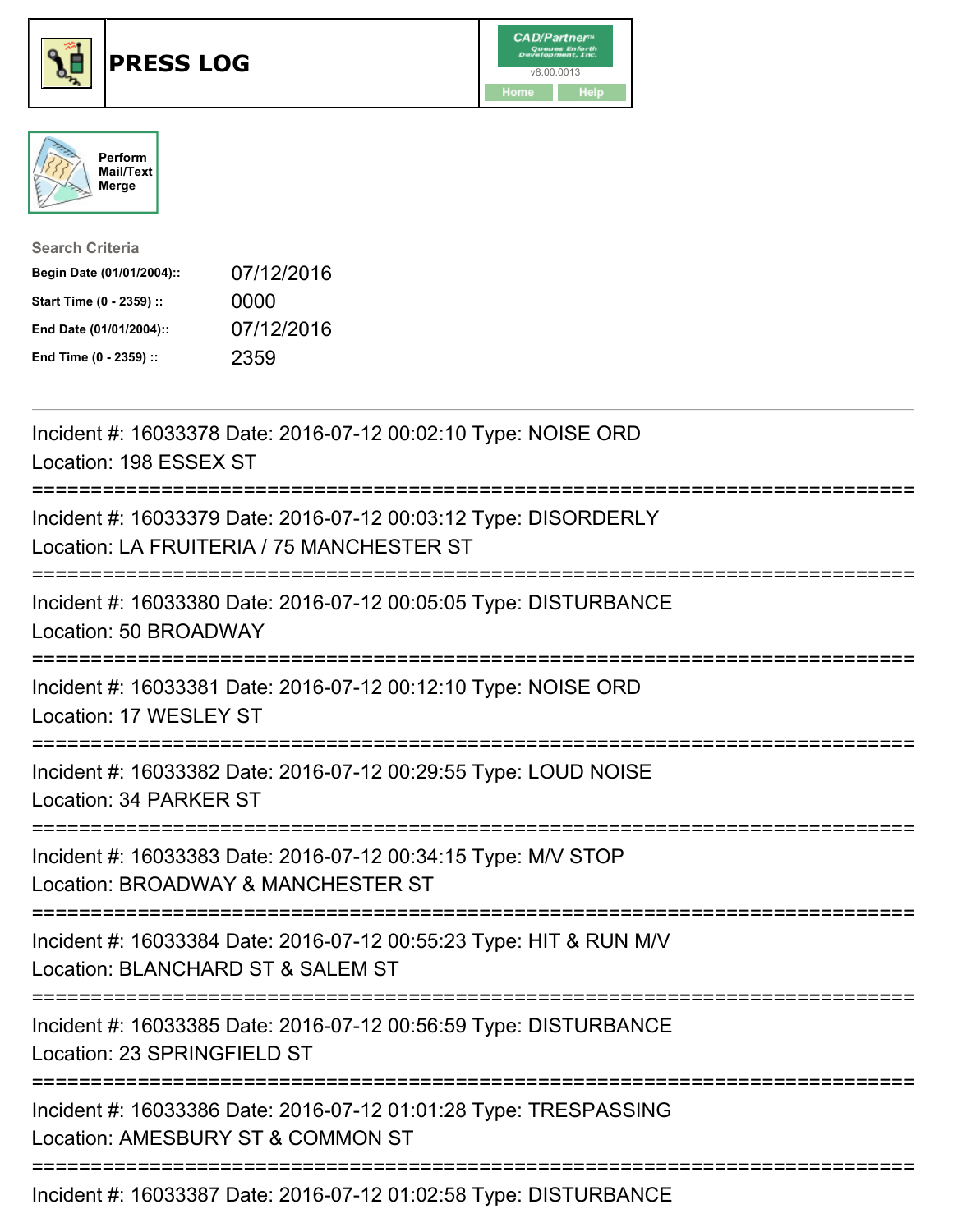| Location: HAFFNER'S GAS STATION / 69 PARKER ST<br>================================                                                 |
|------------------------------------------------------------------------------------------------------------------------------------|
| Incident #: 16033388 Date: 2016-07-12 01:11:00 Type: DISORDERLY<br>Location: SEVEN ELEVEN / 370 BROADWAY                           |
| Incident #: 16033389 Date: 2016-07-12 01:16:01 Type: NOTIFICATION<br>Location: 18 KENDALL ST<br>================================== |
| Incident #: 16033390 Date: 2016-07-12 01:20:35 Type: TOW OF M/V<br>Location: TRESPASS / 101 AMESBURY ST                            |
| Incident #: 16033391 Date: 2016-07-12 01:23:35 Type: M/V STOP<br>Location: LOWELL ST & FRANKLIN ST                                 |
| Incident #: 16033392 Date: 2016-07-12 01:29:49 Type: DISTURBANCE<br>Location: AMESBURY ST & COMMON ST                              |
| Incident #: 16033393 Date: 2016-07-12 01:32:15 Type: NOISE ORD<br>Location: 76 SHAWSHEEN RD                                        |
| Incident #: 16033394 Date: 2016-07-12 01:44:32 Type: NOTIFICATION<br>Location: 74 UNION ST #21                                     |
| Incident #: 16033395 Date: 2016-07-12 01:53:29 Type: DISORDERLY<br>Location: SEVEN ELEVEN / 370 BROADWAY                           |
| Incident #: 16033396 Date: 2016-07-12 02:05:19 Type: CK WELL BEING<br>Location: 126 ABBOTT ST                                      |
| Incident #: 16033397 Date: 2016-07-12 02:08:58 Type: MEDIC SUPPORT<br>Location: 35 BROOK ST #2                                     |
| Incident #: 16033398 Date: 2016-07-12 02:10:58 Type: BUILDING CHK<br>Location: DEMOULAS MARKET / 700 ESSEX ST                      |
| Incident #: 16033400 Date: 2016-07-12 02:18:45 Type: BUILDING CHK<br>Location: CLADDAGH PUB / 399 CANAL ST                         |
| Incident #: 16033399 Date: 2016-07-12 02:19:15 Type: MEDIC SUPPORT<br>Location: 279 PROSPECT ST FL 3                               |
| Incident #: 16033401 Date: 2016-07-12 02:23:50 Type: BUILDING CHK                                                                  |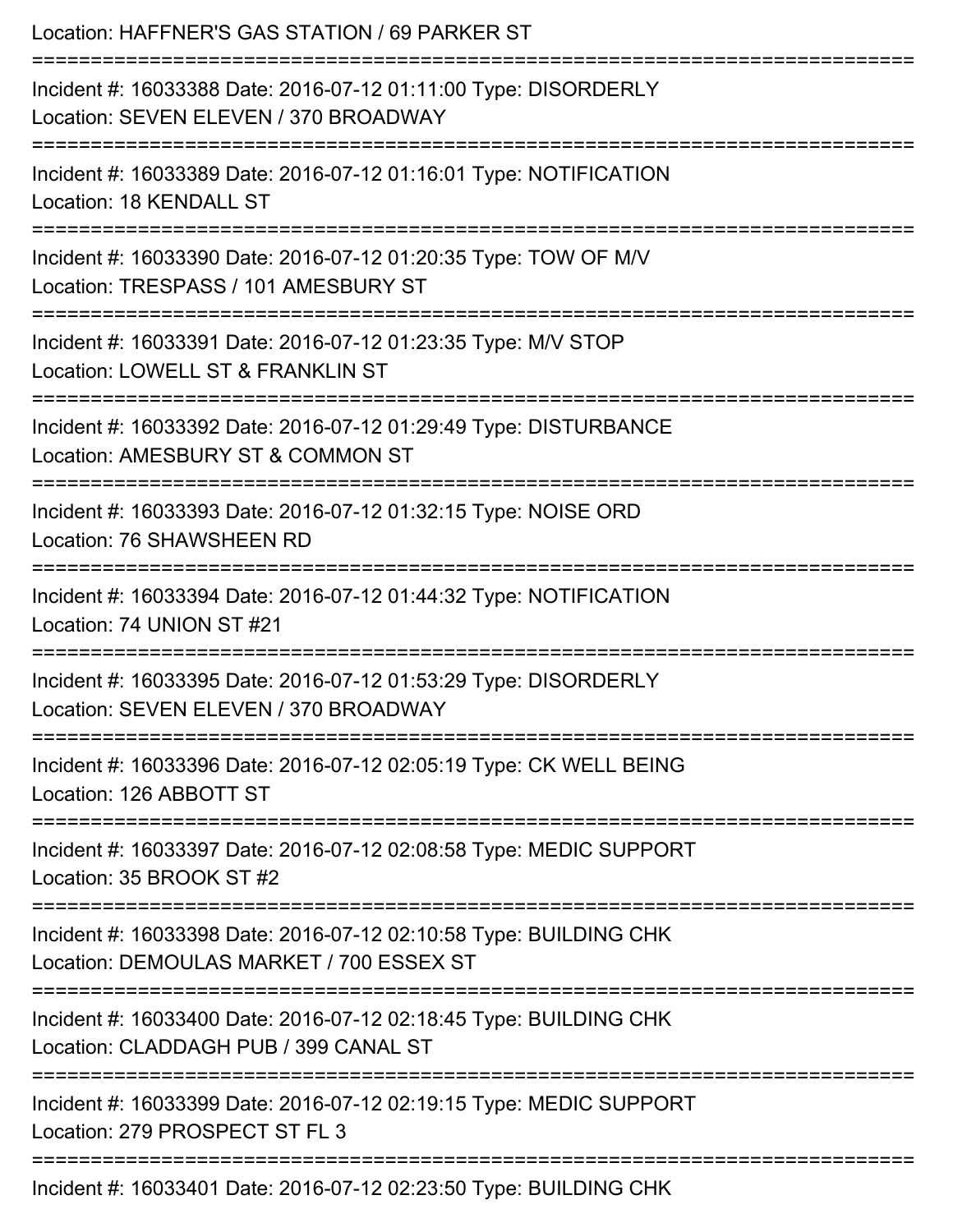| Incident #: 16033402 Date: 2016-07-12 02:27:08 Type: M/V STOP<br><b>Location: PARKER ST</b>                                   |
|-------------------------------------------------------------------------------------------------------------------------------|
| Incident #: 16033403 Date: 2016-07-12 02:27:43 Type: ALARMS<br>Location: 381 ESSEX ST                                         |
| Incident #: 16033405 Date: 2016-07-12 02:29:41 Type: BUILDING CHK<br>Location: ARIAS MARKET II / 385 LOWELL ST<br>----------- |
| Incident #: 16033404 Date: 2016-07-12 02:30:09 Type: ASSSIT AMBULANC<br>Location: 92 EXETER ST                                |
| Incident #: 16033406 Date: 2016-07-12 02:36:43 Type: M/V STOP<br>Location: 42 WILLOW ST                                       |
| Incident #: 16033407 Date: 2016-07-12 02:45:53 Type: M/V STOP<br>Location: 120 EXCHANGE ST                                    |
| Incident #: 16033408 Date: 2016-07-12 02:48:17 Type: BUILDING CHK<br>Location: METROPOLITAN CREDIT UNION / 215 S BROADWAY     |
| Incident #: 16033409 Date: 2016-07-12 02:56:36 Type: BUILDING CHK<br>Location: EL RINCON MARKET / 473 HAVERHILL ST            |
| Incident #: 16033410 Date: 2016-07-12 03:05:01 Type: DISORDERLY<br>Location: 53 TRENTON ST                                    |
| Incident #: 16033411 Date: 2016-07-12 03:16:03 Type: M/V STOP<br>Location: HAMPSHIRE ST & METHUEN ST                          |
| Incident #: 16033412 Date: 2016-07-12 03:23:17 Type: M/V STOP<br>Location: HAMPSHIRE ST & PARK ST                             |
| Incident #: 16033413 Date: 2016-07-12 03:23:41 Type: SUS PERS/MV<br>Location: 306 WATER ST                                    |
| Incident #: 16033414 Date: 2016-07-12 03:24:11 Type: INVEST CONT<br>Location: 41 FERN ST                                      |
| Incident #: 16033415 Date: 2016-07-12 03:27:24 Type: BUILDING CHK                                                             |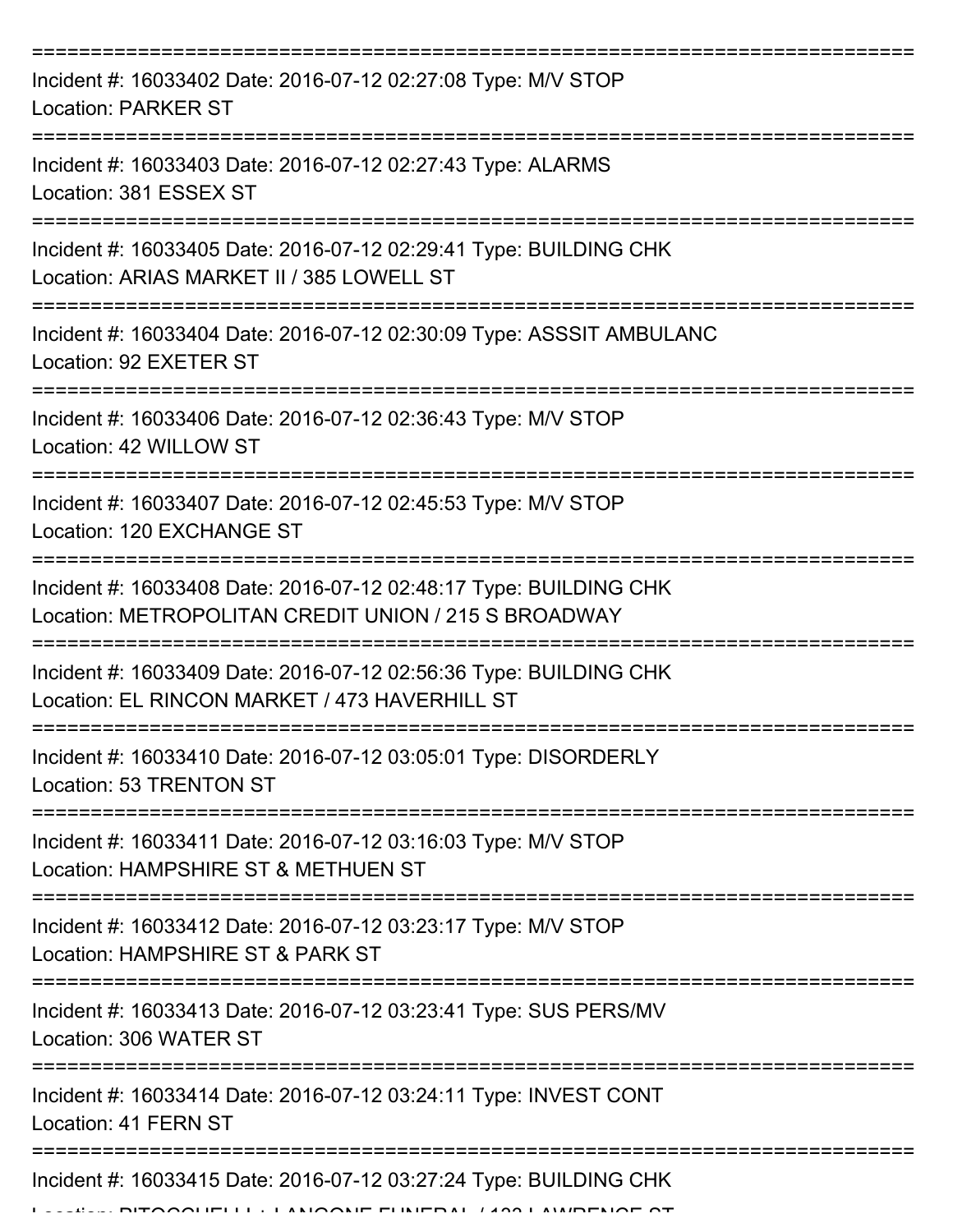| Incident #: 16033416 Date: 2016-07-12 03:27:53 Type: BUILDING CHK<br>Location: H&R BLOCK / 30 S BROADWAY       |
|----------------------------------------------------------------------------------------------------------------|
| Incident #: 16033417 Date: 2016-07-12 03:30:14 Type: BUILDING CHK<br>Location: SEVEN ELEVEN / 370 BROADWAY     |
| Incident #: 16033418 Date: 2016-07-12 03:31:52 Type: BUILDING CHK<br>Location: SAM'S FOOD STORE / 389 BROADWAY |
| Incident #: 16033419 Date: 2016-07-12 03:43:03 Type: INVESTIGATION<br>Location: 10 SCHOOL ST                   |
| Incident #: 16033420 Date: 2016-07-12 03:46:04 Type: BUILDING CHK<br>Location: CLADDAGH PUB / 399 CANAL ST     |
| Incident #: 16033421 Date: 2016-07-12 03:55:12 Type: ANIMAL COMPL<br>Location: 10 MERRIMACK VIEW CT            |
| Incident #: 16033422 Date: 2016-07-12 04:02:14 Type: M/V STOP<br>Location: BROADWAY & DAISY ST                 |
| Incident #: 16033423 Date: 2016-07-12 04:17:49 Type: BUILDING CHK<br>Location: NEW BALANCE / 200 MERRIMACK ST  |
| Incident #: 16033424 Date: 2016-07-12 04:24:54 Type: CK WELL BEING<br>Location: 167 WILLOW ST #1               |
| Incident #: 16033425 Date: 2016-07-12 05:13:28 Type: MEDIC SUPPORT<br>Location: 1 BEACON AV #412               |
| Incident #: 16033426 Date: 2016-07-12 05:16:42 Type: TOW/REPOSSED<br>Location: 78 E HAVERHILL ST               |
| Incident #: 16033427 Date: 2016-07-12 05:17:46 Type: ALARMS<br>Location: BAY STATE DISCOUNTS / 381 ESSEX ST    |
| Incident #: 16033428 Date: 2016-07-12 05:34:02 Type: M/V STOP<br>Location: BEACON AV & BEACON ST               |
| Incident #: 16033429 Date: 2016-07-12 05:49:26 Type: ANIMAL COMPL                                              |

Location: 355 DADK CT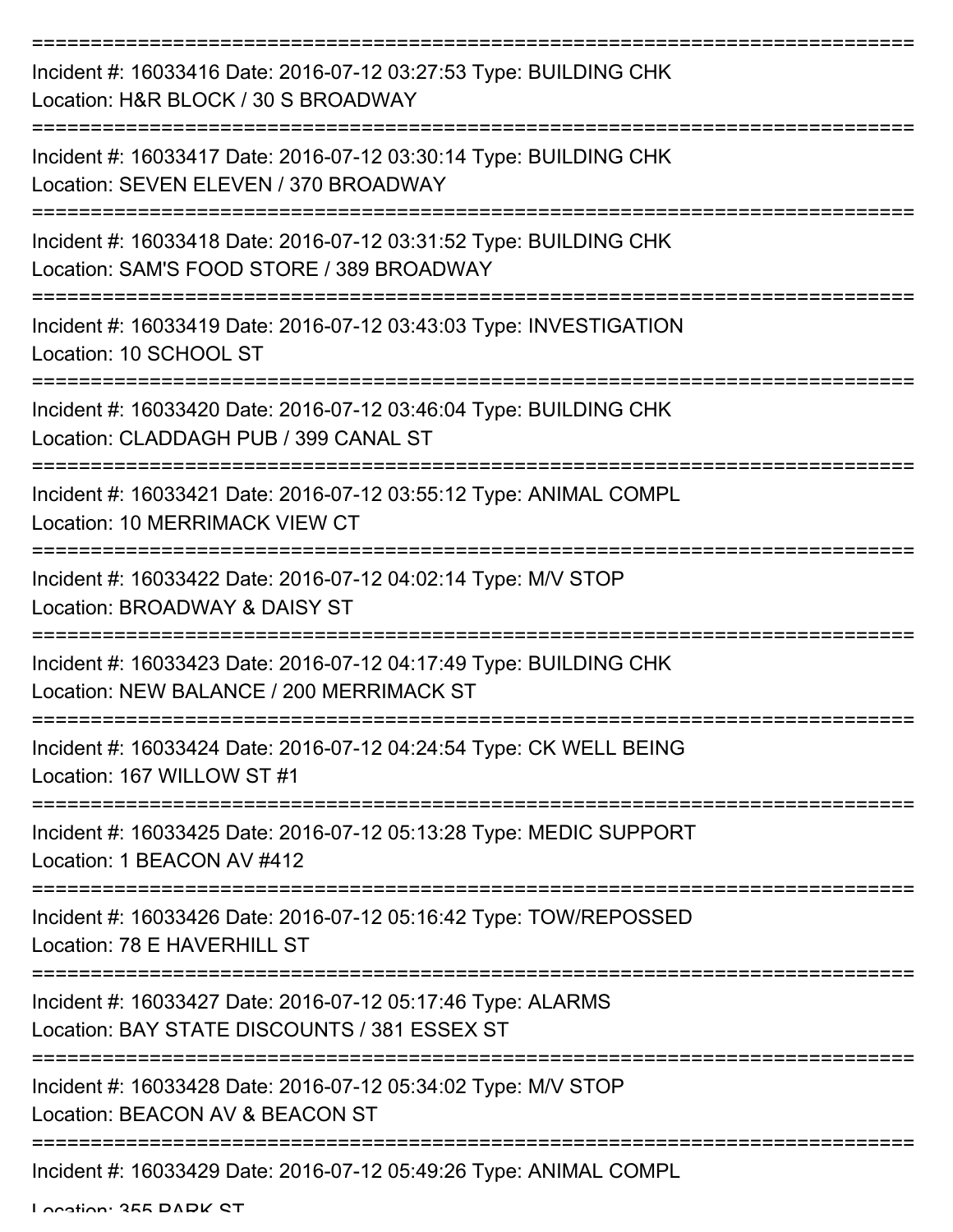| Incident #: 16033430 Date: 2016-07-12 06:03:32 Type: M/V STOP<br>Location: 262 WATER ST                              |
|----------------------------------------------------------------------------------------------------------------------|
| Incident #: 16033431 Date: 2016-07-12 06:04:17 Type: M/V STOP<br>Location: 43 HANCOCK ST                             |
| Incident #: 16033432 Date: 2016-07-12 06:08:53 Type: DRUG OVERDOSE<br>Location: WEST ST. PARK / WENDELL ST & WEST ST |
| Incident #: 16033433 Date: 2016-07-12 06:11:53 Type: BUILDING CHK<br>Location: ADULT XXX / 8 SOUTH ST                |
| Incident #: 16033434 Date: 2016-07-12 06:23:00 Type: BUILDING CHK<br>Location: DEMOULAS MARKET / 700 ESSEX ST        |
| Incident #: 16033435 Date: 2016-07-12 06:35:09 Type: M/V STOP<br>Location: BRADFORD ST & BROADWAY                    |
| Incident #: 16033436 Date: 2016-07-12 06:41:23 Type: AUTO ACC/NO PI<br>Location: 143 NEWBURY ST                      |
| Incident #: 16033437 Date: 2016-07-12 06:44:48 Type: TOW OF M/V<br>Location: BAILEY ST & PARKER ST                   |
| Incident #: 16033438 Date: 2016-07-12 06:45:17 Type: STOL/MV/PAS<br>Location: 54 AVON ST                             |
| Incident #: 16033440 Date: 2016-07-12 06:54:57 Type: M/V STOP<br>Location: MT VERNON ST & S BROADWAY                 |
| Incident #: 16033439 Date: 2016-07-12 06:57:04 Type: HIT & RUN M/V<br>Location: 66 ELM ST                            |
| Incident #: 16033441 Date: 2016-07-12 06:59:40 Type: PARK & WALK<br>Location: 0 BROADWAY                             |
| Incident #: 16033442 Date: 2016-07-12 07:25:17 Type: GENERAL SERV<br>Location: ALL CHECKS CASHED / 9 BROADWAY        |
| ---------------<br>Incident #: 16033443 Date: 2016-07-12 07:27:10 Type: STOL/MV/PAS                                  |

Location: 79 SUMMER ST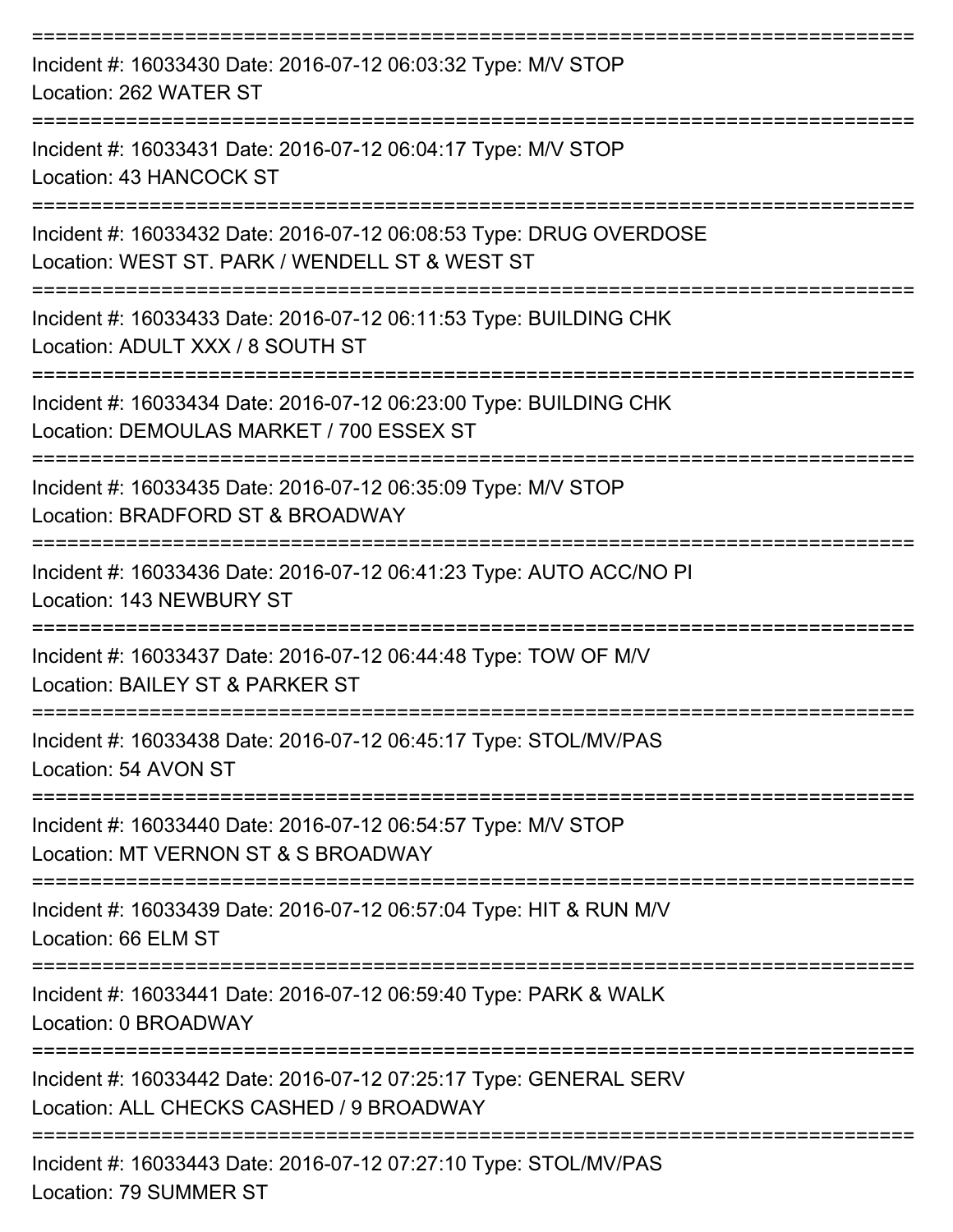| Incident #: 16033444 Date: 2016-07-12 07:49:26 Type: M/V STOP<br>Location: 210 MERRIMACK                                                 |
|------------------------------------------------------------------------------------------------------------------------------------------|
| Incident #: 16033445 Date: 2016-07-12 07:52:55 Type: MAL DAMAGE<br>Location: 50 THORNDIKE ST                                             |
| :====================<br>Incident #: 16033446 Date: 2016-07-12 07:57:03 Type: TOW OF M/V<br>Location: ABANDONED / CURRIER ST & WILMOT ST |
| Incident #: 16033447 Date: 2016-07-12 08:14:49 Type: INVESTIGATION<br>Location: 90 LOWELL ST                                             |
| Incident #: 16033448 Date: 2016-07-12 08:17:19 Type: LOST PROPERTY<br>Location: 101 MYRTLE ST FL 1ST                                     |
| Incident #: 16033449 Date: 2016-07-12 08:32:30 Type: SUICIDE ATTEMPT<br>Location: 413 HAMPSHIRE ST #8                                    |
| :================<br>Incident #: 16033450 Date: 2016-07-12 09:08:09 Type: PARK & WALK<br>Location: BRADFORD ST & BROADWAY                |
| Incident #: 16033451 Date: 2016-07-12 09:09:43 Type: HIT & RUN M/V<br>Location: 17 BAILEY ST                                             |
| Incident #: 16033452 Date: 2016-07-12 09:35:00 Type: SHOPLIFTING<br>Location: 320 S BROADWAY                                             |
| Incident #: 16033453 Date: 2016-07-12 09:37:02 Type: TOW OF M/V<br>Location: 113 OLIVE AV                                                |
| Incident #: 16033454 Date: 2016-07-12 09:44:09 Type: M/V STOP<br><b>Location: LINCOLN CT</b>                                             |
| Incident #: 16033455 Date: 2016-07-12 09:50:27 Type: M/V STOP<br>Location: 309 ANDOVER ST                                                |
| Incident #: 16033456 Date: 2016-07-12 09:53:07 Type: TOW OF M/V<br>Location: 25 MIDDLEBURY ST                                            |
| Incident #: 16033457 Date: 2016-07-12 09:56:44 Type: SELECTIVE ENF<br>Location: MARKET ST & S UNION ST                                   |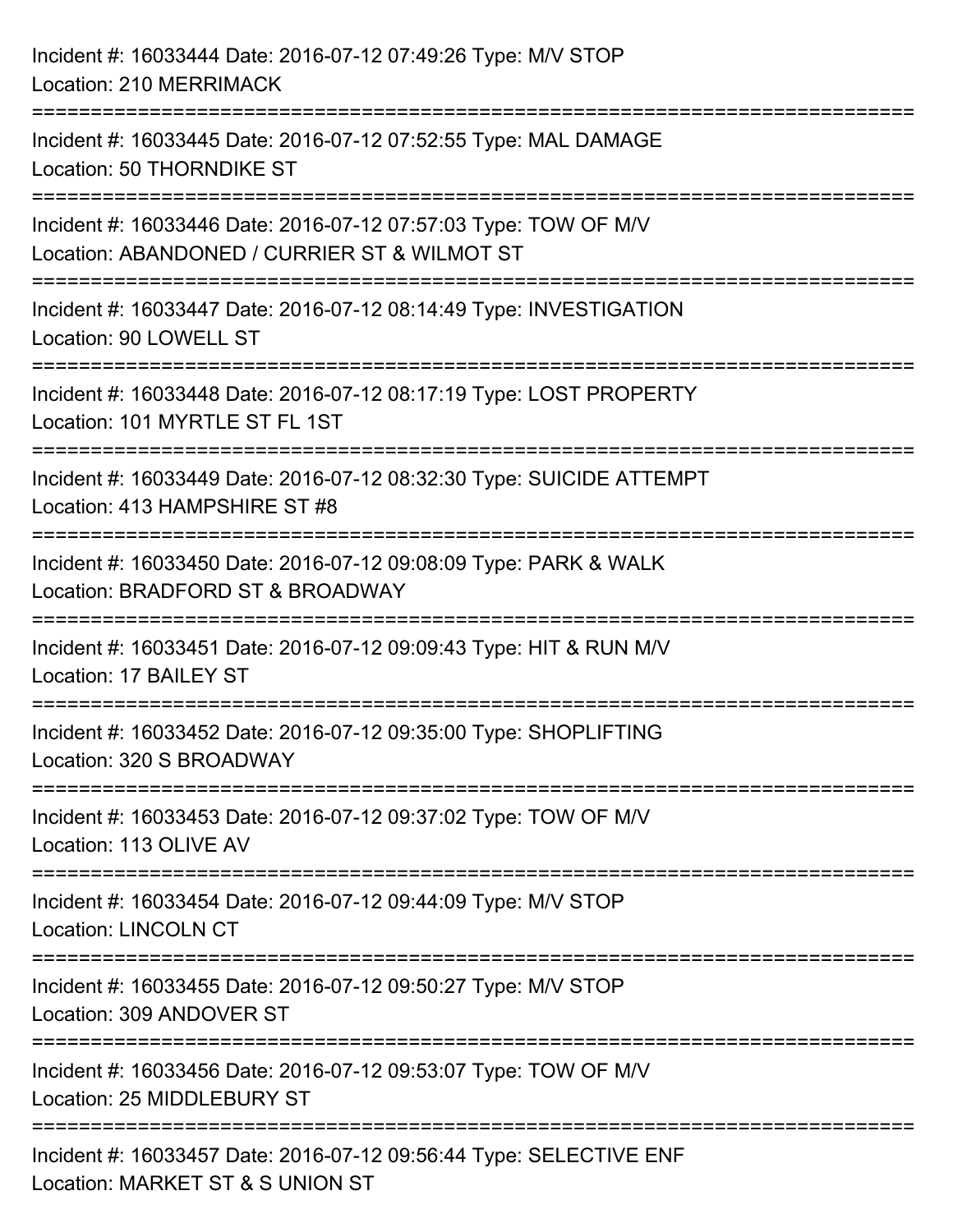| Incident #: 16033458 Date: 2016-07-12 09:57:11 Type: FRAUD<br>Location: 90 LOWELL ST                                                                                             |
|----------------------------------------------------------------------------------------------------------------------------------------------------------------------------------|
| Incident #: 16033459 Date: 2016-07-12 10:01:49 Type: PARK & WALK<br>Location: BRADFORD ST & BROADWAY                                                                             |
| Incident #: 16033460 Date: 2016-07-12 10:03:30 Type: MAL DAMAGE<br>Location: 100 BYRON AV                                                                                        |
| Incident #: 16033461 Date: 2016-07-12 10:04:47 Type: M/V STOP<br>Location: S UNION ST & SALEM ST                                                                                 |
| Incident #: 16033462 Date: 2016-07-12 10:05:37 Type: M/V STOP<br>Location: PORTUGUESE A SALAZAR CLUB / 2 SARATOGA ST                                                             |
| Incident #: 16033463 Date: 2016-07-12 10:06:16 Type: DOMESTIC/PAST<br>Location: 899 ESSEX ST                                                                                     |
| Incident #: 16033464 Date: 2016-07-12 10:15:28 Type: STALKING<br>Location: 12 METHUEN ST                                                                                         |
| Incident #: 16033465 Date: 2016-07-12 10:19:12 Type: M/V STOP<br>Location: MARKET ST & S UNION ST                                                                                |
| Incident #: 16033466 Date: 2016-07-12 10:35:32 Type: M/V STOP<br>Location: 531PK4 / 309 PROSPECT ST                                                                              |
| Incident #: 16033467 Date: 2016-07-12 10:44:43 Type: M/V STOP<br>Location: S UNION ST & SALEM ST<br>=====================                                                        |
| Incident #: 16033468 Date: 2016-07-12 10:45:09 Type: ALARM/BURG<br>Location: 64 AMHERST ST                                                                                       |
| Incident #: 16033469 Date: 2016-07-12 10:46:54 Type: ALARM/BURG<br>Location: 45 S CANAL ST                                                                                       |
| ==============================<br>--------------------------------<br>Incident #: 16033470 Date: 2016-07-12 10:59:16 Type: HIT & RUN M/V<br>Location: BRADFORD ST & HAMPSHIRE ST |
| Incident #: 16033471 Date: 2016-07-12 11:03:21 Type: PARK & WALK<br>Location: MARKET ST & S UNION ST                                                                             |

===========================================================================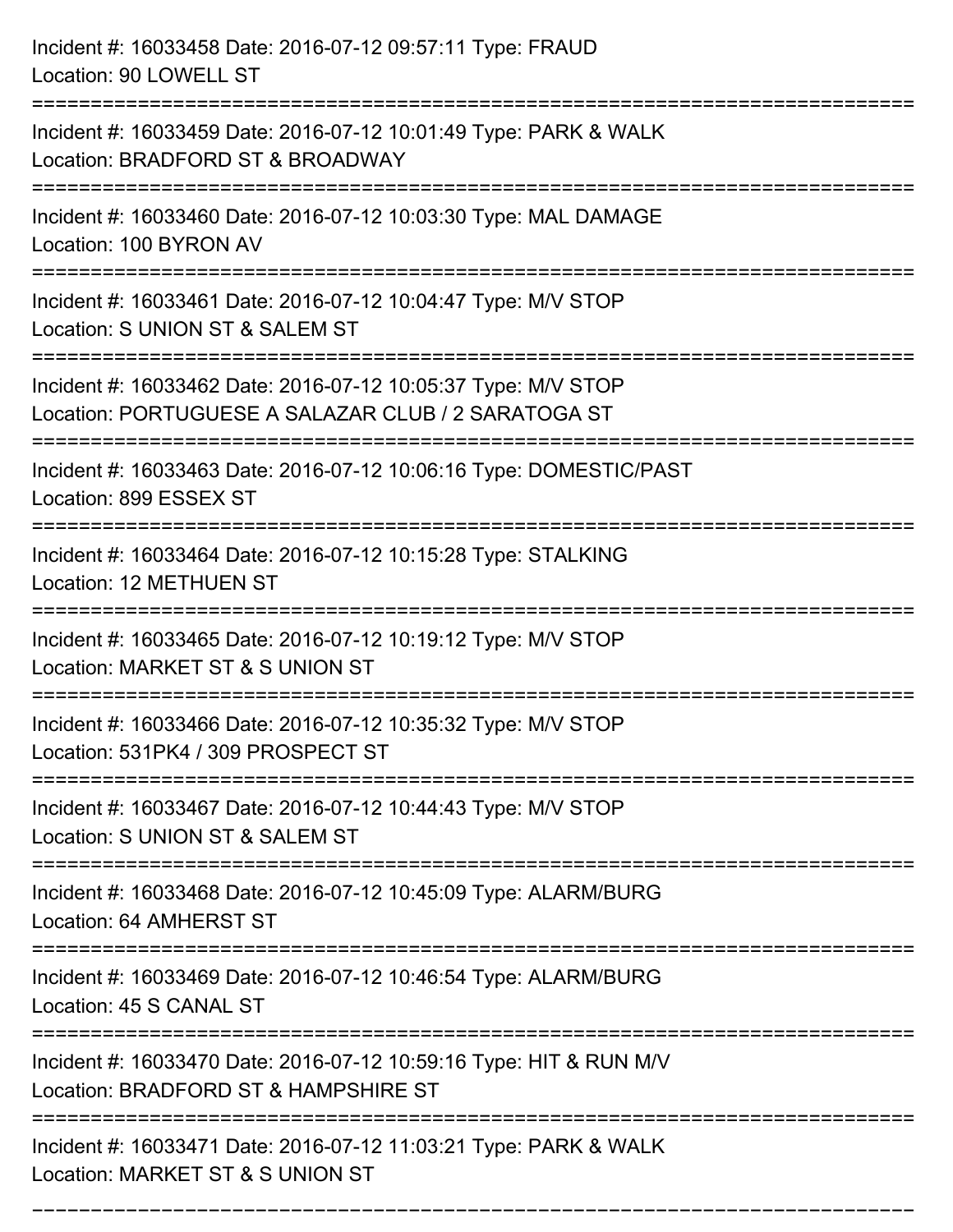| Incident #: 16033472 Date: 2016-07-12 11:06:38 Type: TOW OF M/V<br>Location: 75 KNOX ST                                                |
|----------------------------------------------------------------------------------------------------------------------------------------|
| Incident #: 16033473 Date: 2016-07-12 11:15:03 Type: MEDIC SUPPORT<br>Location: 353 ELM ST #615                                        |
| Incident #: 16033474 Date: 2016-07-12 11:18:35 Type: MEDIC SUPPORT<br>Location: 365 HAMPSHIRE ST<br>=======================            |
| Incident #: 16033475 Date: 2016-07-12 11:28:41 Type: FRAUD<br>Location: 30 E HAVERHILL ST                                              |
| Incident #: 16033476 Date: 2016-07-12 11:32:05 Type: PARK & WALK<br>Location: BRADFORD ST & BROADWAY<br>============================== |
| Incident #: 16033477 Date: 2016-07-12 11:44:11 Type: MAN DOWN<br>Location: 166 ESSEX ST                                                |
| Incident #: 16033478 Date: 2016-07-12 11:48:14 Type: GENERAL SERV<br>Location: AMESBURY & COMMON STREET<br>========================    |
| Incident #: 16033479 Date: 2016-07-12 11:54:15 Type: STOL/MV/PAS<br>Location: 240 HIGH ST                                              |
| Incident #: 16033480 Date: 2016-07-12 11:55:29 Type: STOL/MV/PAS<br>Location: CRAWFORD ST & EXETER ST                                  |
| Incident #: 16033481 Date: 2016-07-12 11:56:41 Type: M/V STOP<br>Location: PHILLIPS ST & SALEM ST                                      |
| Incident #: 16033482 Date: 2016-07-12 11:57:27 Type: TOW OF M/V<br>Location: 24 DURHAM ST                                              |
| Incident #: 16033483 Date: 2016-07-12 12:01:57 Type: PARK & WALK<br>Location: MARKET ST & S UNION ST                                   |
| Incident #: 16033484 Date: 2016-07-12 12:07:08 Type: COURT DOC SERVE<br>Location: 278 LAWRENCE ST                                      |
| Incident #: 16033485 Date: 2016-07-12 12:08:26 Type: M/V STOP<br>Location: ALDER ST & BENNINGTON ST                                    |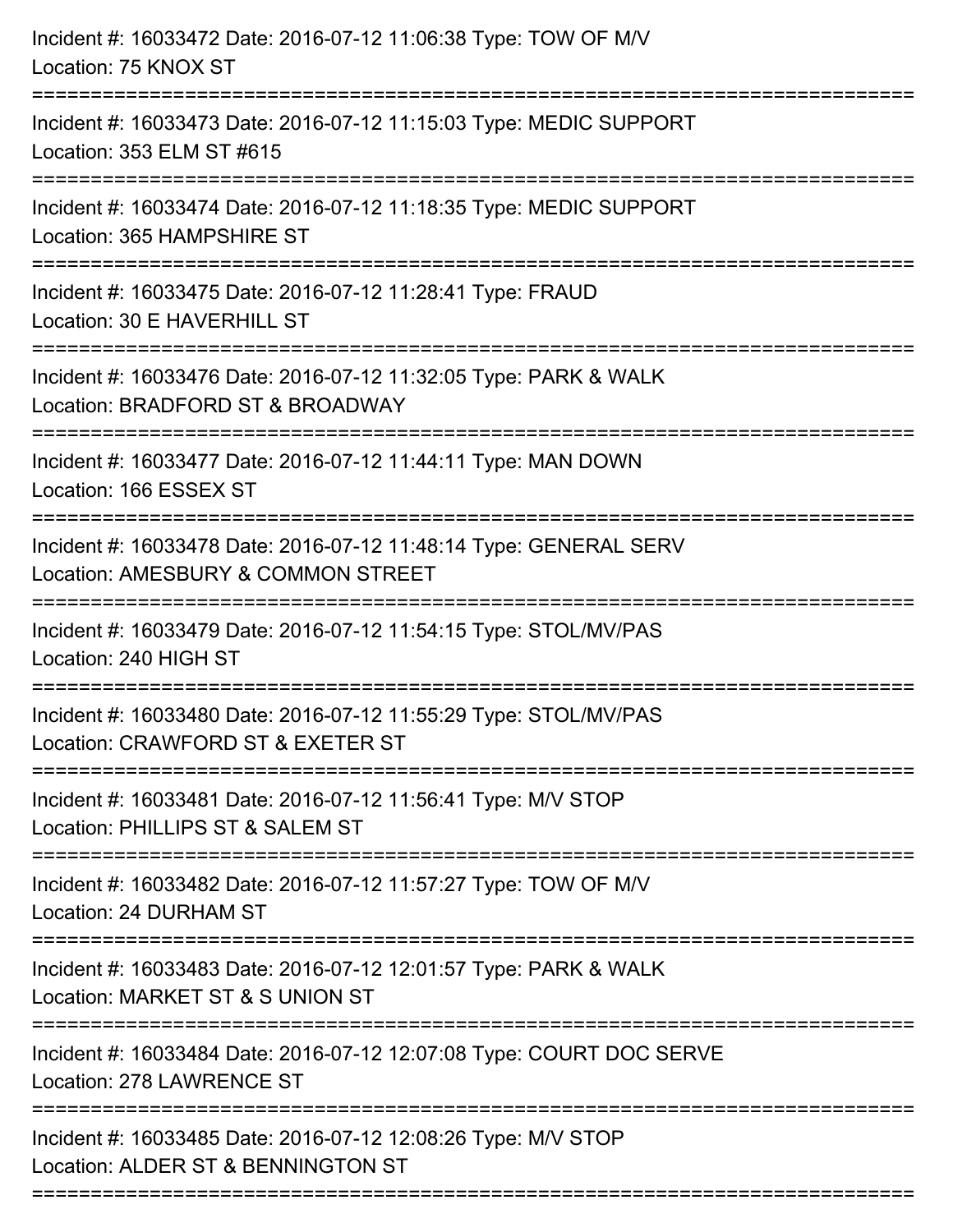Location: BRADFORD ST & BROADWAY =========================================================================== Incident #: 16033487 Date: 2016-07-12 12:31:56 Type: CK WELL BEING Location: 332 BROADWAY =========================================================================== Incident #: 16033488 Date: 2016-07-12 12:41:19 Type: SUS PERS/MV Location: LAWRENCE ST & OAK ST =========================================================================== Incident #: 16033489 Date: 2016-07-12 12:44:18 Type: ANIMAL COMPL Location: 80 ANDOVER ST =========================================================================== Incident #: 16033490 Date: 2016-07-12 12:46:47 Type: M/V STOP Location: LOWELL ST & WINTER ST =========================================================================== Incident #: 16033491 Date: 2016-07-12 12:49:35 Type: M/V STOP Location: 281 ESSEX ST =========================================================================== Incident #: 16033492 Date: 2016-07-12 12:51:11 Type: SUS PERS/MV Location: 383 HAVERHILL ST =========================================================================== Incident #: 16033493 Date: 2016-07-12 13:06:39 Type: M/V STOP Location: 7 BENNINGTON ST =========================================================================== Incident #: 16033494 Date: 2016-07-12 13:08:17 Type: M/V STOP Location: 205 BROADWAY =========================================================================== Incident #: 16033495 Date: 2016-07-12 13:09:23 Type: RECOV/STOL/MV Location: 168 NEWBURY ST =========================================================================== Incident #: 16033496 Date: 2016-07-12 13:12:11 Type: COURT DOC SERVE Location: 205 BROADWAY =========================================================================== Incident #: 16033497 Date: 2016-07-12 13:16:42 Type: M/V STOP Location: 49FT26 / COMMON ST & HAMPSHIRE ST =========================================================================== Incident #: 16033498 Date: 2016-07-12 13:17:23 Type: SUS PERS/MV Location: 431 S UNION ST =========================================================================== Incident #: 16033499 Date: 2016-07-12 13:25:47 Type: INVEST CONT Location: 111 CHESTER ST #A ===========================================================================

Incident #: 16033500 Date: 2016 07 12 13:38:13 Type: WARRANT SERVE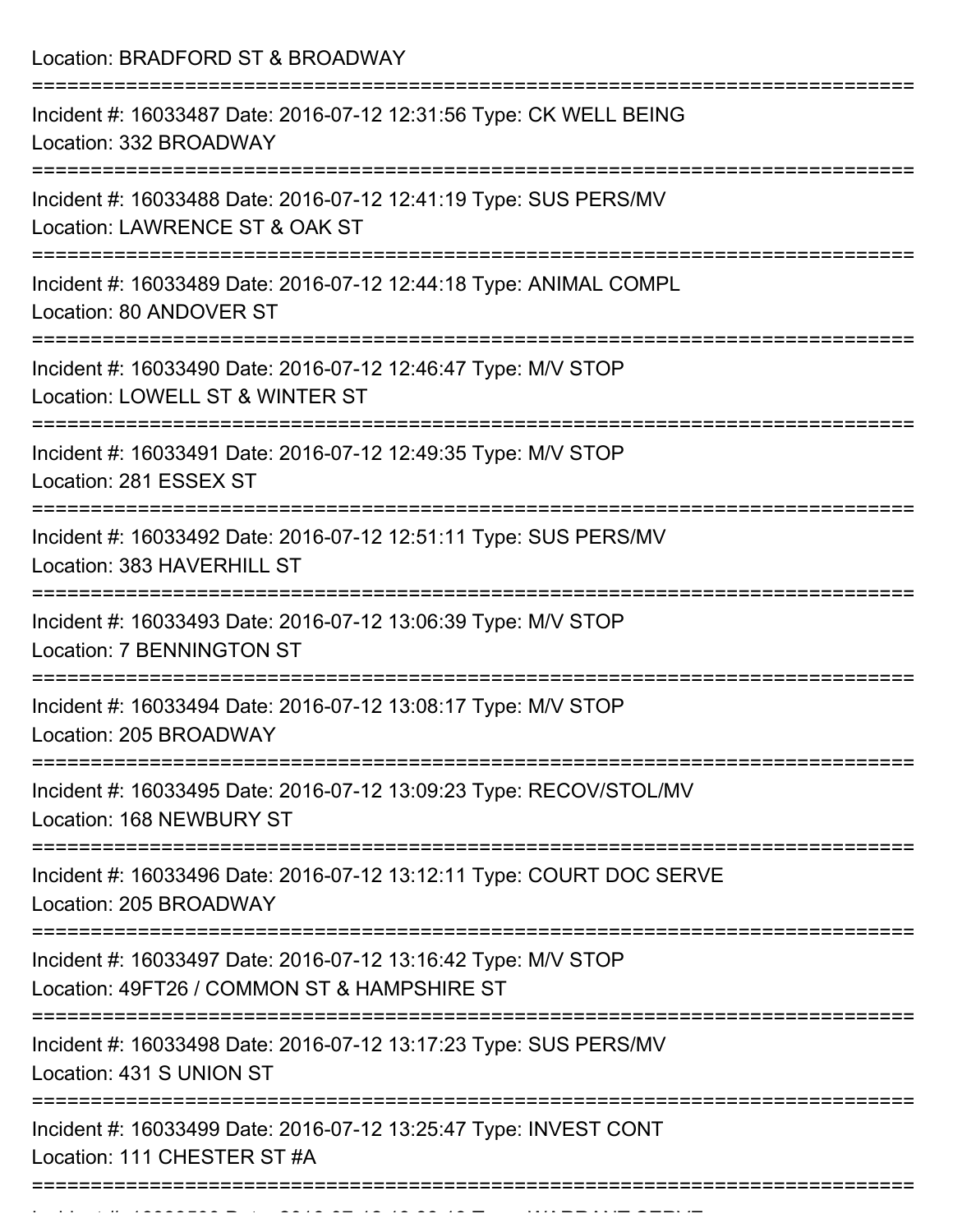Location: 461 HAVERHILL ST

=========================================================================== Incident #: 16033501 Date: 2016-07-12 13:42:04 Type: MAL DAMAGE Location: ARLINGTON SCHOOL / 150 ARLINGTON ST =========================================================================== Incident #: 16033503 Date: 2016-07-12 13:43:22 Type: RECOV/STOL/MV Location: CRAWFORD ST & EXETER ST =========================================================================== Incident #: 16033502 Date: 2016-07-12 13:44:07 Type: HIT & RUN M/V Location: COMMON ST & HAMPSHIRE ST =========================================================================== Incident #: 16033504 Date: 2016-07-12 13:45:39 Type: M/V STOP Location: 219 LAWRENCE ST =========================================================================== Incident #: 16033505 Date: 2016-07-12 13:51:49 Type: DISTURBANCE Location: 233 JACKSON ST #REAR 10 =========================================================================== Incident #: 16033507 Date: 2016-07-12 13:57:14 Type: DOMESTIC/PAST Location: 49 WARREN ST #1 =========================================================================== Incident #: 16033506 Date: 2016-07-12 13:57:25 Type: M/V STOP Location: 6 SCHOOL ST =========================================================================== Incident #: 16033508 Date: 2016-07-12 14:06:15 Type: HIT & RUN M/V Location: 17 BAILEY ST =========================================================================== Incident #: 16033509 Date: 2016-07-12 14:18:43 Type: M/V STOP Location: 89 S BROADWAY =========================================================================== Incident #: 16033510 Date: 2016-07-12 14:20:22 Type: M/V STOP Location: 40 LAWRENCE =========================================================================== Incident #: 16033511 Date: 2016-07-12 14:22:28 Type: SUS PERS/MV Location: BOXFORD ST & S UNION ST =========================================================================== Incident #: 16033512 Date: 2016-07-12 14:29:24 Type: SUS PERS/MV Location: 23 SPRINGFIFLD ST =========================================================================== Incident #: 16033513 Date: 2016-07-12 14:36:11 Type: ANIMAL COMPL Location: 25 MARSTON ST ===========================================================================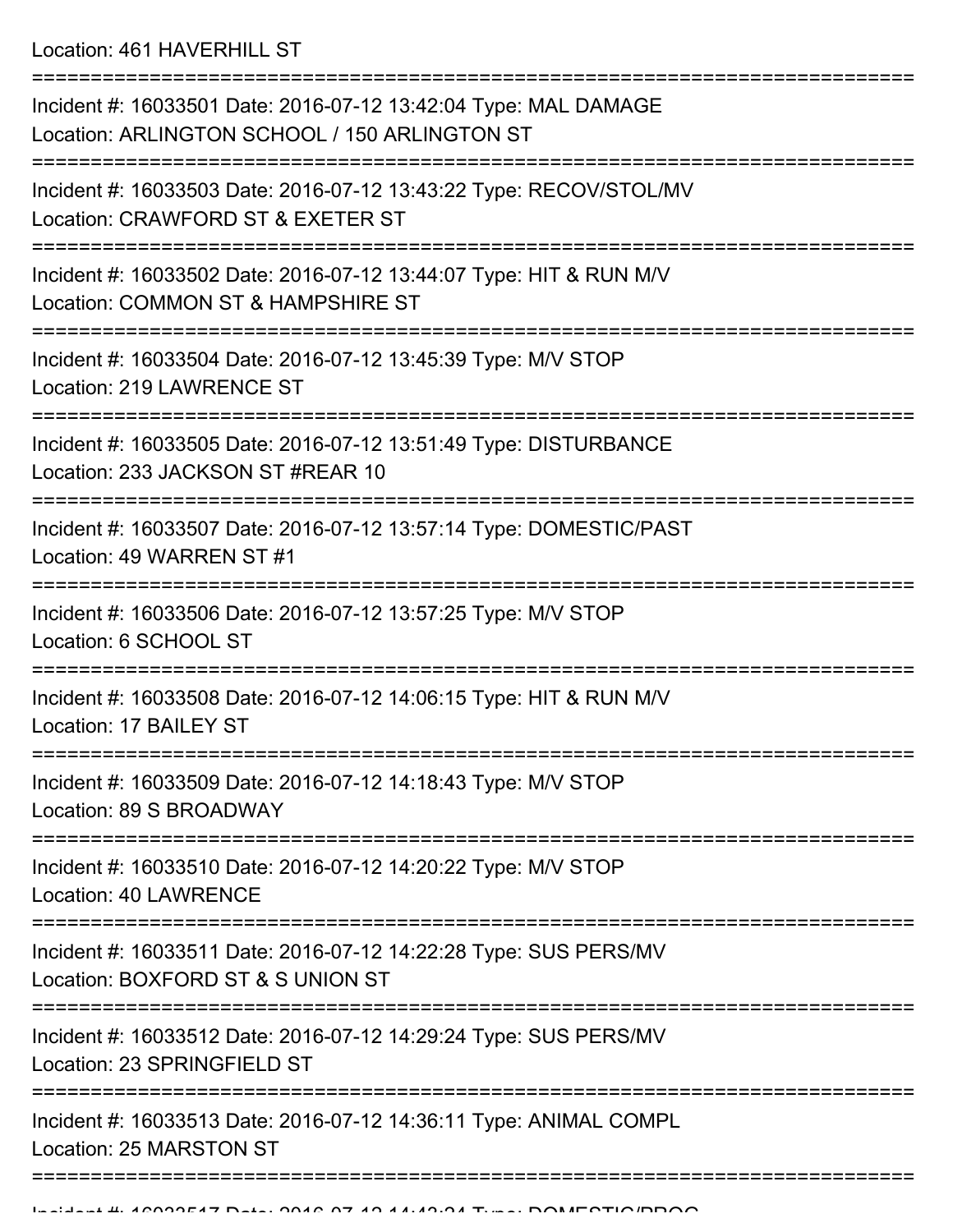Location: 31 SUMMER ST =========================================================================== Incident #: 16033515 Date: 2016-07-12 14:45:39 Type: MEDIC SUPPORT Location: 168 HOWARD ST =========================================================================== Incident #: 16033514 Date: 2016-07-12 14:46:13 Type: DOMESTIC/PROG Location: 31 SUMMER ST =========================================================================== Incident #: 16033516 Date: 2016-07-12 14:48:30 Type: FIGHT Location: 40 LAWRENCE ST =========================================================================== Incident #: 16033518 Date: 2016-07-12 14:51:45 Type: FIGHT Location: 439 S UNION ST FL 2ND =========================================================================== Incident #: 16033519 Date: 2016-07-12 15:11:49 Type: UNWANTEDGUEST Location: FRANKLIN ST & HAVERHILL ST =========================================================================== Incident #: 16033520 Date: 2016-07-12 15:15:09 Type: A&B D/W PAST Location: 81 WOODLAND ST =========================================================================== Incident #: 16033521 Date: 2016-07-12 15:19:55 Type: GENERAL SERV Location: 40 LAWRENCE ST =========================================================================== Incident #: 16033522 Date: 2016-07-12 15:21:10 Type: NOTIFICATION Location: 45 BROADWAY #809 =========================================================================== Incident #: 16033523 Date: 2016-07-12 15:23:23 Type: SUS PERS/MV Location: 12 BOSTON ST =========================================================================== Incident #: 16033524 Date: 2016-07-12 15:26:00 Type: ALARM/BURG Location: CLADDAGH PUB / 399 CANAL ST =========================================================================== Incident #: 16033525 Date: 2016-07-12 15:28:09 Type: SUS PERS/MV Location: BROADWAY & PARK ST =========================================================================== Incident #: 16033526 Date: 2016-07-12 15:31:19 Type: SUS PERS/MV Location: 45 MORTON ST =========================================================================== Incident #: 16033528 Date: 2016-07-12 15:45:02 Type: RECOV/STOL/MV Location: 2 RAILROAD ST ===========================================================================

Incident #: 16033527 Date: 2016-07-12 15:45:53 Type: ALARM/BURG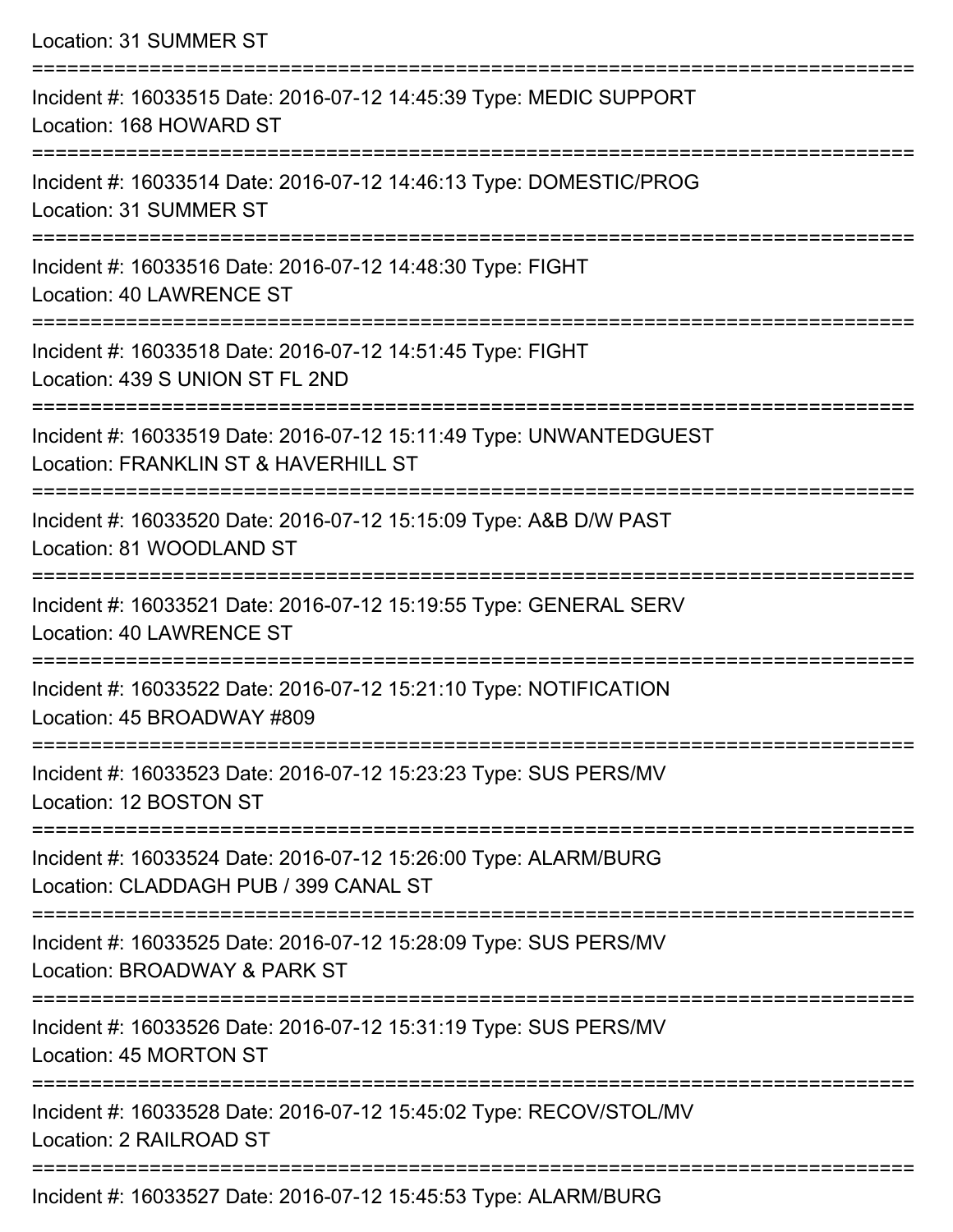| Incident #: 16033529 Date: 2016-07-12 15:56:10 Type: ALARM/BURG<br>Location: 290 MERRIMACK ST                                        |
|--------------------------------------------------------------------------------------------------------------------------------------|
| Incident #: 16033530 Date: 2016-07-12 16:00:23 Type: M/V STOP<br>Location: 169 NEWBURY ST                                            |
| Incident #: 16033532 Date: 2016-07-12 16:04:58 Type: SUS PERS/MV<br>Location: 76 ALLSTON ST                                          |
| Incident #: 16033531 Date: 2016-07-12 16:05:23 Type: AUTO ACC/NO PI<br>Location: N ANDOVER MALL & WINTHROP AV                        |
| Incident #: 16033533 Date: 2016-07-12 16:07:02 Type: INVESTIGATION<br>Location: 97 GREENWOOD ST                                      |
| Incident #: 16033534 Date: 2016-07-12 16:13:10 Type: CK WELL BEING<br>Location: 233 JACKSON ST                                       |
| ====================================<br>Incident #: 16033535 Date: 2016-07-12 16:18:54 Type: SHOTS FIRED<br>Location: 176 JACKSON ST |
| Incident #: 16033536 Date: 2016-07-12 16:29:59 Type: DISTURBANCE<br>Location: HAFFENERS GAS / 34 PARKER ST                           |
| Incident #: 16033537 Date: 2016-07-12 16:36:14 Type: TOW OF M/V<br>Location: 135 BROADWAY                                            |
| Incident #: 16033538 Date: 2016-07-12 16:42:25 Type: DRUG VIO<br><b>Location: ERVING AV</b>                                          |
| Incident #: 16033539 Date: 2016-07-12 16:46:32 Type: M/V STOP<br>Location: 82 AMES ST                                                |
| Incident #: 16033540 Date: 2016-07-12 17:02:41 Type: GENERAL SERV<br>Location: REGISTRY OF MOTOR VEHICLES / 73 WINTHROP AV           |
| Incident #: 16033541 Date: 2016-07-12 17:07:26 Type: ANIMAL COMPL<br>Location: 12 MERRIMACK VIEW CT                                  |
| Incident #: 16033542 Date: 2016-07-12 17:13:59 Type: RECOV/STOL/MV                                                                   |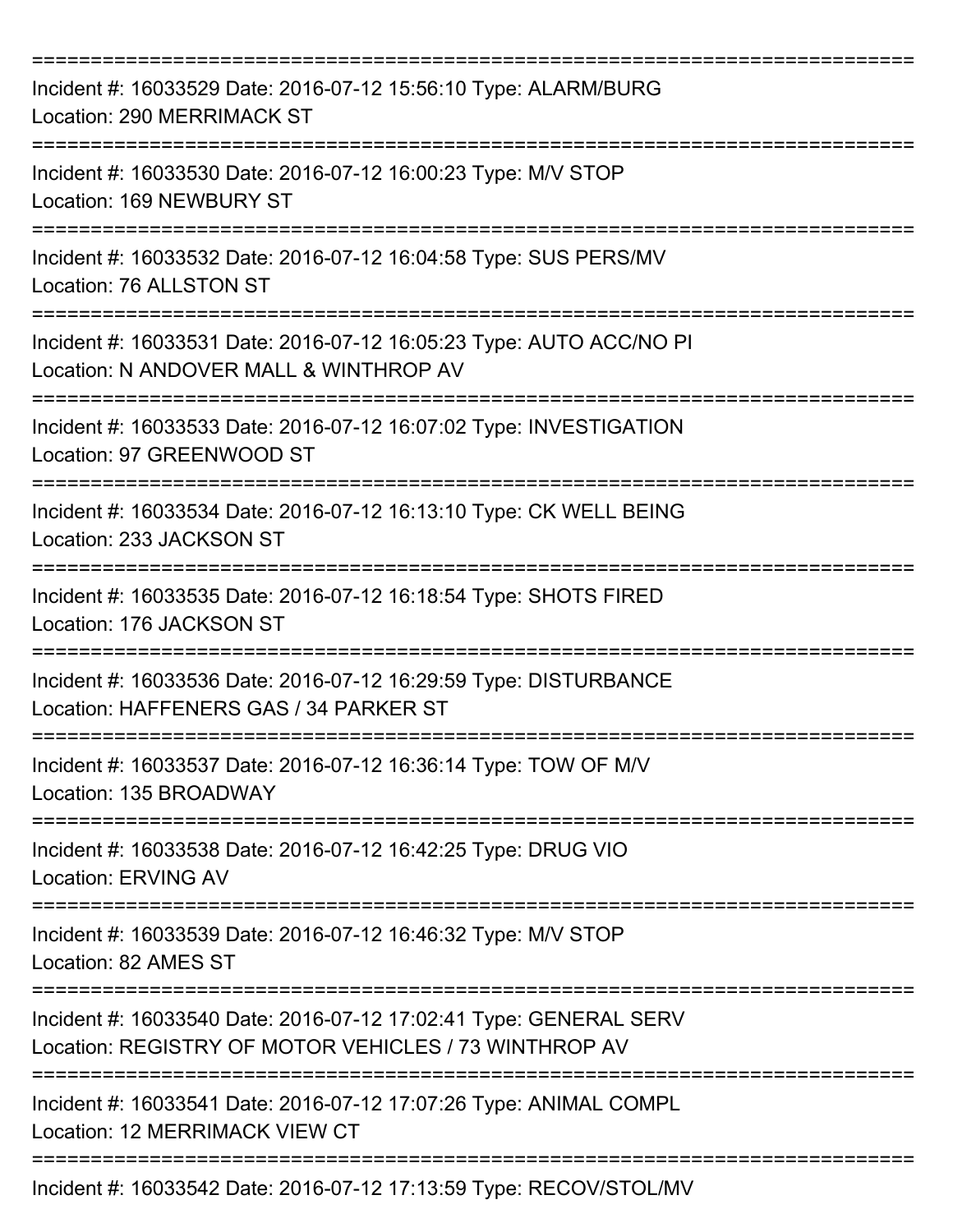| Incident #: 16033543 Date: 2016-07-12 17:28:54 Type: DISORDERLY<br>Location: ROLLINS SCHOOL / 451 HOWARD ST |
|-------------------------------------------------------------------------------------------------------------|
| Incident #: 16033544 Date: 2016-07-12 17:36:37 Type: CK WELL BEING<br>Location: 46 BERNARD AV               |
| Incident #: 16033545 Date: 2016-07-12 17:55:45 Type: AUTO ACC/NO PI<br><b>Location: LASALLE AV</b>          |
| Incident #: 16033546 Date: 2016-07-12 17:55:55 Type: HIT & RUN M/V<br>Location: FERRY ST & HIGH ST          |
| Incident #: 16033547 Date: 2016-07-12 17:58:50 Type: THREATS<br>Location: 94 S UNION ST                     |
| Incident #: 16033548 Date: 2016-07-12 18:02:14 Type: NOISE ORD<br><b>Location: EVERETT ST</b>               |
| Incident #: 16033549 Date: 2016-07-12 18:11:52 Type: LARCENY/PAST<br>Location: 149 LAWRENCE ST              |
| Incident #: 16033550 Date: 2016-07-12 18:14:26 Type: THREATS<br>Location: 807 ESSEX ST                      |
| Incident #: 16033551 Date: 2016-07-12 18:35:12 Type: M/V STOP<br>Location: GROVE ST & HIGH ST               |
| Incident #: 16033552 Date: 2016-07-12 19:05:32 Type: SEX OFF. PAST<br>Location: 473 ESSEX ST                |
| Incident #: 16033553 Date: 2016-07-12 19:07:34 Type: NOISE ORD<br>Location: 135 BOXFORD ST                  |
| Incident #: 16033554 Date: 2016-07-12 19:26:07 Type: SUS PERS/MV<br>Location: 280 S UNION ST                |
| Incident #: 16033555 Date: 2016-07-12 19:27:26 Type: NOISE ORD<br>Location: 4 INMAN ST FL 2                 |
| Incident #: 16033556 Date: 2016-07-12 19:36:16 Type: B&E/PROG                                               |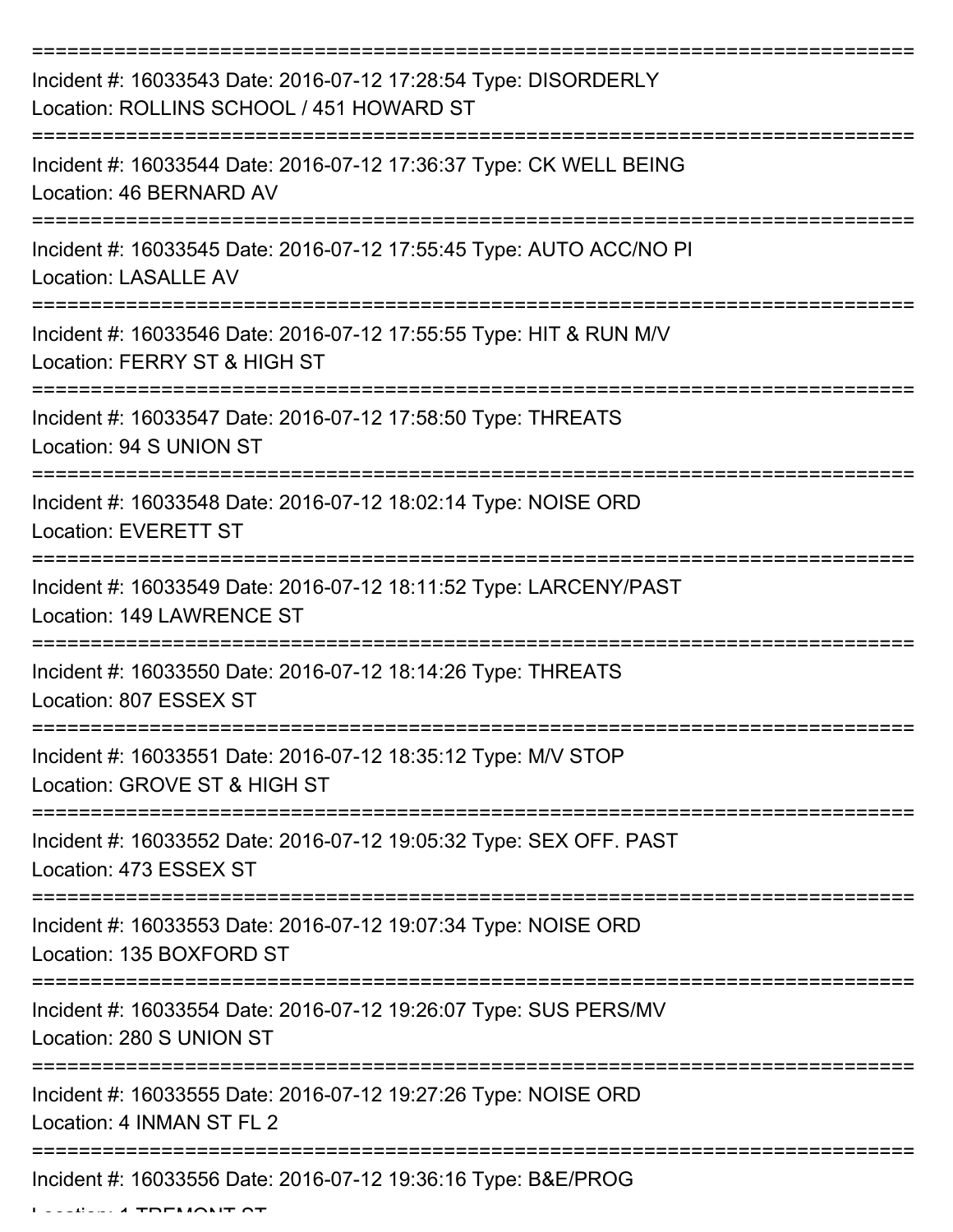| Incident #: 16033557 Date: 2016-07-12 19:41:24 Type: SEIZED PROP<br>Location: 280 S UNION ST        |
|-----------------------------------------------------------------------------------------------------|
| Incident #: 16033558 Date: 2016-07-12 20:13:30 Type: M/V STOP<br>Location: AMESBURY ST & ESSEX ST   |
| Incident #: 16033559 Date: 2016-07-12 20:19:14 Type: ALARMS<br>Location: 233 HAVERHILL ST           |
| Incident #: 16033560 Date: 2016-07-12 20:21:26 Type: MEDIC SUPPORT<br>Location: 161 FARNHAM ST FL 3 |
| Incident #: 16033561 Date: 2016-07-12 20:41:56 Type: TRESPASSING<br>Location: 48 SYLVESTER ST       |
| Incident #: 16033562 Date: 2016-07-12 21:04:13 Type: NOISE ORD<br>Location: 207 BAILEY ST           |
| Incident #: 16033563 Date: 2016-07-12 21:04:52 Type: KEEP PEACE<br>Location: 81 CROSS ST            |
| Incident #: 16033564 Date: 2016-07-12 21:07:23 Type: DOMESTIC/PROG<br>Location: 274 S BROADWAY      |
| Incident #: 16033565 Date: 2016-07-12 21:17:34 Type: CK WELL BEING<br>Location: 21 EASTON ST        |
| Incident #: 16033566 Date: 2016-07-12 21:22:39 Type: DISTURBANCE<br>Location: 62 MELVIN ST #11-16   |
| Incident #: 16033567 Date: 2016-07-12 21:24:38 Type: M/V STOP<br>Location: BERKELEY ST & JACKSON ST |
| Incident #: 16033568 Date: 2016-07-12 21:34:22 Type: DRUG OVERDOSE<br>Location: 550 BROADWAY        |
| Incident #: 16033569 Date: 2016-07-12 21:38:16 Type: INVEST CONT<br>Location: 167 WILLOW ST         |
| Incident #: 16033570 Date: 2016-07-12 21:44:39 Type: M/V STOP                                       |

Location: CENTRAL BRIDGE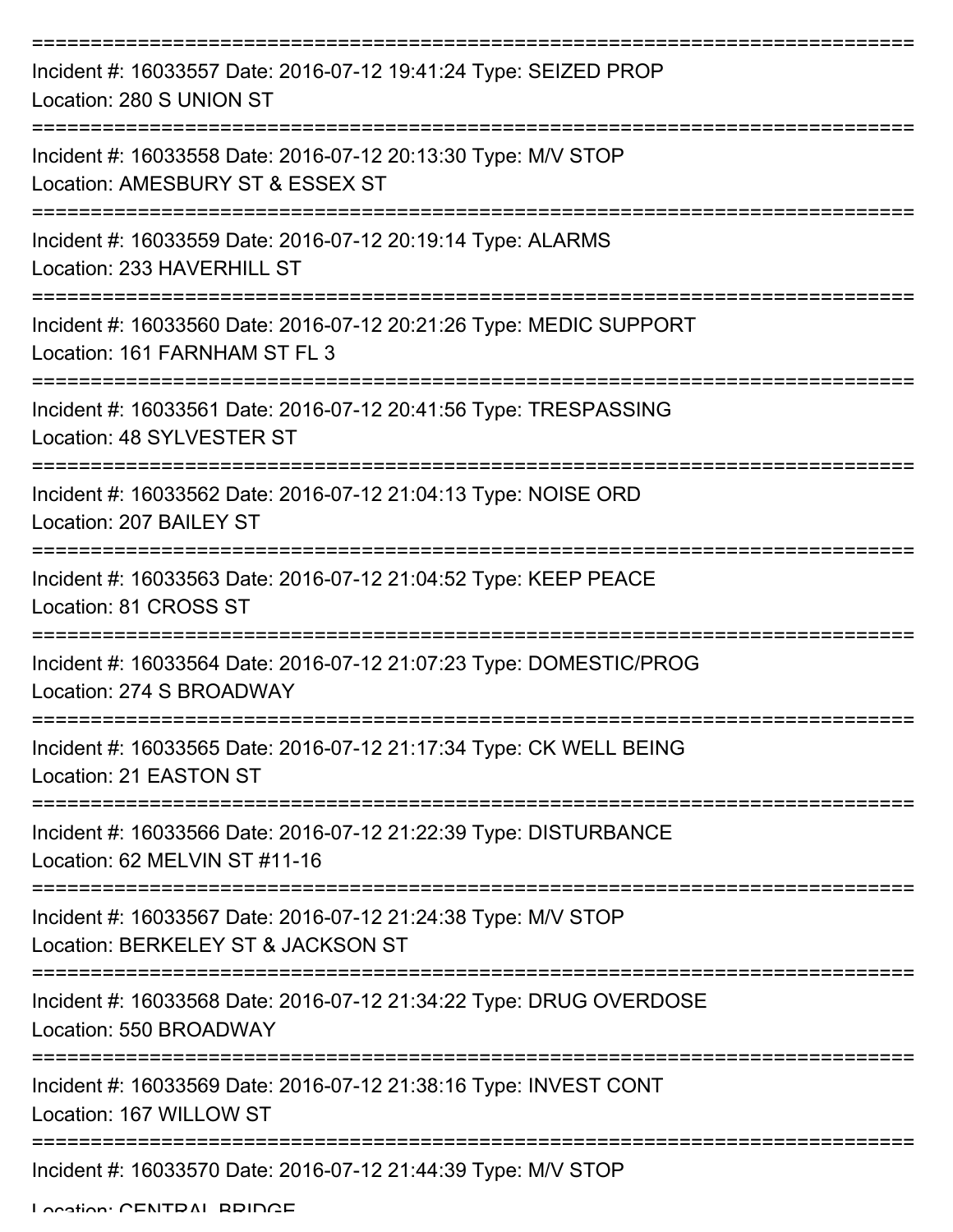| Incident #: 16033571 Date: 2016-07-12 21:53:17 Type: M/V STOP<br>Location: 255 ESSEX ST                   |
|-----------------------------------------------------------------------------------------------------------|
| Incident #: 16033572 Date: 2016-07-12 21:54:17 Type: GENERAL SERV<br>Location: 300 HAVERHILL ST           |
| Incident #: 16033573 Date: 2016-07-12 21:56:14 Type: UNWANTEDGUEST<br>Location: 200 PARKER ST #18 FL 3    |
| Incident #: 16033574 Date: 2016-07-12 22:03:46 Type: NOISE ORD<br>Location: 29 IRENE ST                   |
| Incident #: 16033575 Date: 2016-07-12 22:06:01 Type: DISORDERLY<br>Location: 896 ESSEX ST                 |
| Incident #: 16033576 Date: 2016-07-12 22:11:54 Type: NOISE ORD<br>Location: AMES ST & PROVIDENCE ST       |
| Incident #: 16033577 Date: 2016-07-12 22:12:15 Type: M/V STOP<br>Location: BROADWAY & METHUEN ST          |
| Incident #: 16033578 Date: 2016-07-12 22:12:42 Type: FIGHT<br>Location: 103 MAY ST                        |
| Incident #: 16033579 Date: 2016-07-12 22:20:11 Type: DRUG VIO<br>Location: S UNION ST & SPRINGFIELD ST    |
| Incident #: 16033580 Date: 2016-07-12 22:23:30 Type: HIT & RUN M/V<br>Location: HAVERHILL ST & NEWBURY ST |
| Incident #: 16033581 Date: 2016-07-12 22:34:37 Type: M/V STOP<br>Location: AMESBURY ST & ESSEX ST         |
| Incident #: 16033582 Date: 2016-07-12 22:37:46 Type: DISTURBANCE<br>Location: 638 LOWELL ST               |
| Incident #: 16033583 Date: 2016-07-12 22:38:16 Type: NEIGHBOR PROB<br>Location: 53 BRADFORD ST            |
| Incident #: 16033584 Date: 2016-07-12 23:04:14 Type: M/V STOP<br>Location: HAMPSHIRE ST & LOWELL ST       |